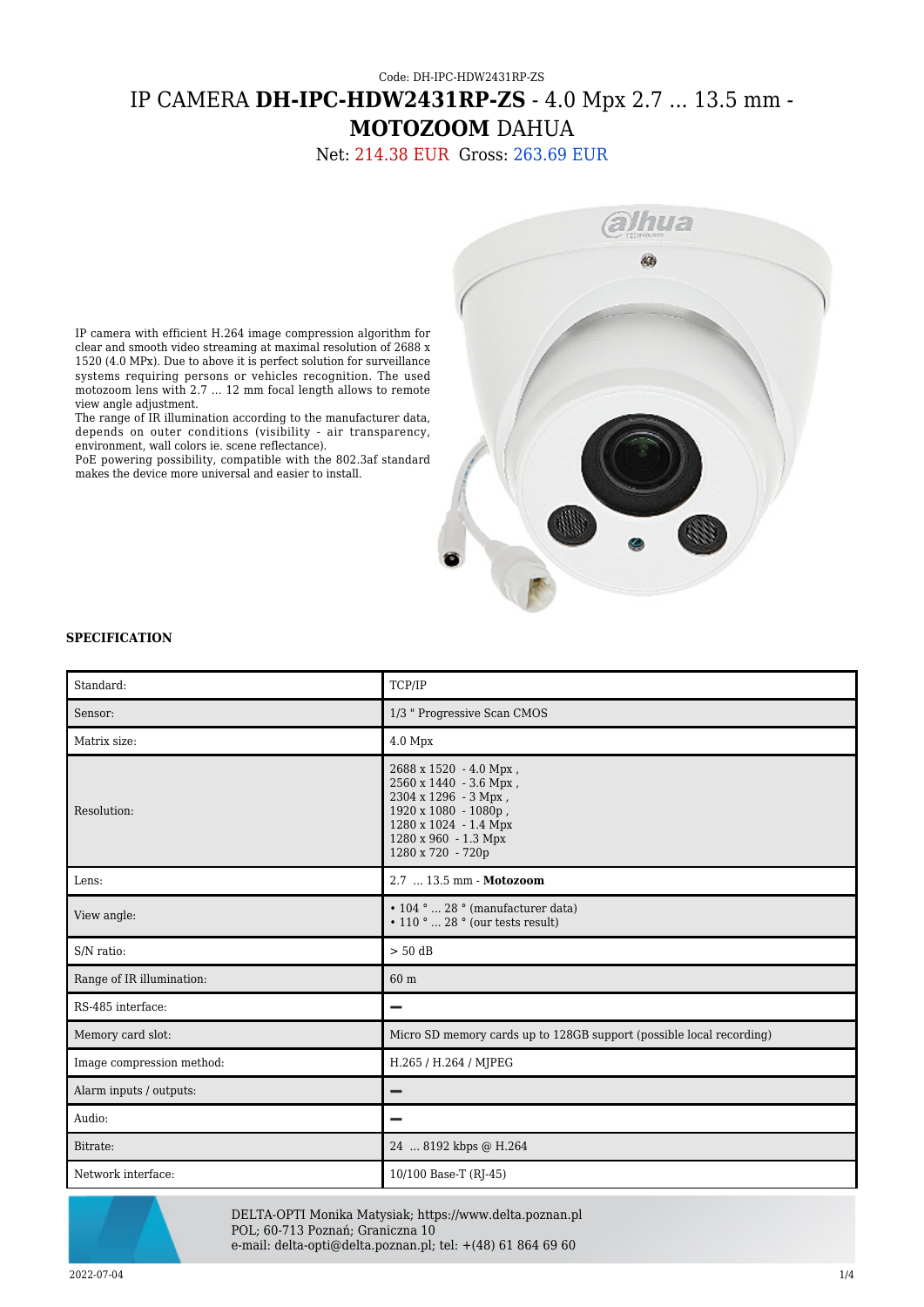| Network protocols:             | HTTP, TCP, HTTPS, ARP, RTSP, RTP, UDP, SMTP, FTP, DHCP, DNS, DDNS, PPPoE,<br>IPv4/IPv6, SNMP, QoS, UPnP, NTP, Multicast                                                                                                                                                                                                                                               |
|--------------------------------|-----------------------------------------------------------------------------------------------------------------------------------------------------------------------------------------------------------------------------------------------------------------------------------------------------------------------------------------------------------------------|
| <b>WEB</b> Server:             | Built-in, Web Viewer                                                                                                                                                                                                                                                                                                                                                  |
| Max. number of on-line users:  | 10                                                                                                                                                                                                                                                                                                                                                                    |
| ONVIF:                         | 16.12                                                                                                                                                                                                                                                                                                                                                                 |
| Mobile phones support:         | Port no.: 37777 or access by a cloud (P2P)<br>• Android: Free application DMSS, Android: Free application IMOU<br>· iOS (iPhone): Free application <b>DMSS</b> , iOS (iPhone): Free application <b>IMOU</b>                                                                                                                                                           |
| Default IP address:            | 192.168.1.108                                                                                                                                                                                                                                                                                                                                                         |
| Default admin user / password: | admin / admin                                                                                                                                                                                                                                                                                                                                                         |
| Web browser access ports:      | 80, 37777                                                                                                                                                                                                                                                                                                                                                             |
| PC client access ports:        | 37777                                                                                                                                                                                                                                                                                                                                                                 |
| Mobile client access ports:    | 37777                                                                                                                                                                                                                                                                                                                                                                 |
| Port ONVIF:                    | 80                                                                                                                                                                                                                                                                                                                                                                    |
| RTSP URL:                      | rtsp://admin:hasło@192.168.1.108:554/cam/realmonitor?channel=1&subtype=0 -<br>Main stream<br>rtsp://admin.hasho@192.168.1.108:554/cam/realmonitor?channel=1&subtype=1 - Sub<br>stream                                                                                                                                                                                 |
| Main stream frame rate:        | $\cdot$ 20 fps @ 4.0 Mpx<br>• 25 fps @ 3.6 Mpx                                                                                                                                                                                                                                                                                                                        |
| Main features:                 | • Motozoom lens - Controlling from browser, NVR or software<br>• WDR - 120 dB - Wide Dynamic Range<br>• 3D-DNR - Digital Noise Reduction<br>• ICR - Movable InfraRed filter<br>• BLC - configurable Back Light Compensation<br>• HLC - High Light Compensation (spot)<br>• D-ZOOM - Digital Zoom<br>· Day/Night mode (color/b&w/auto)<br>• Configurable Privacy Zones |
| Power supply:                  | $\cdot$ PoE (802.3af),<br>• 12 V DC / 810 mA                                                                                                                                                                                                                                                                                                                          |
| Power consumption:             | < 9.75 W                                                                                                                                                                                                                                                                                                                                                              |
| Housing:                       | Dome - Metal                                                                                                                                                                                                                                                                                                                                                          |
| Color:                         | White                                                                                                                                                                                                                                                                                                                                                                 |
| Vandal-proof:                  | -                                                                                                                                                                                                                                                                                                                                                                     |
| "Index of Protection":         | <b>IP67</b>                                                                                                                                                                                                                                                                                                                                                           |
| Operation temp:                | -30 °C  60 °C                                                                                                                                                                                                                                                                                                                                                         |
| Weight:                        | $0.584$ kg                                                                                                                                                                                                                                                                                                                                                            |
| Dimensions:                    | Ø 122 x 105 mm                                                                                                                                                                                                                                                                                                                                                        |
| Supported languages:           | English, Polish                                                                                                                                                                                                                                                                                                                                                       |
| Manufacturer / Brand:          | <b>DAHUA</b>                                                                                                                                                                                                                                                                                                                                                          |
| Guarantee:                     | 3 years                                                                                                                                                                                                                                                                                                                                                               |

## **PRESENTATION**

Camera is out from clamping ring:

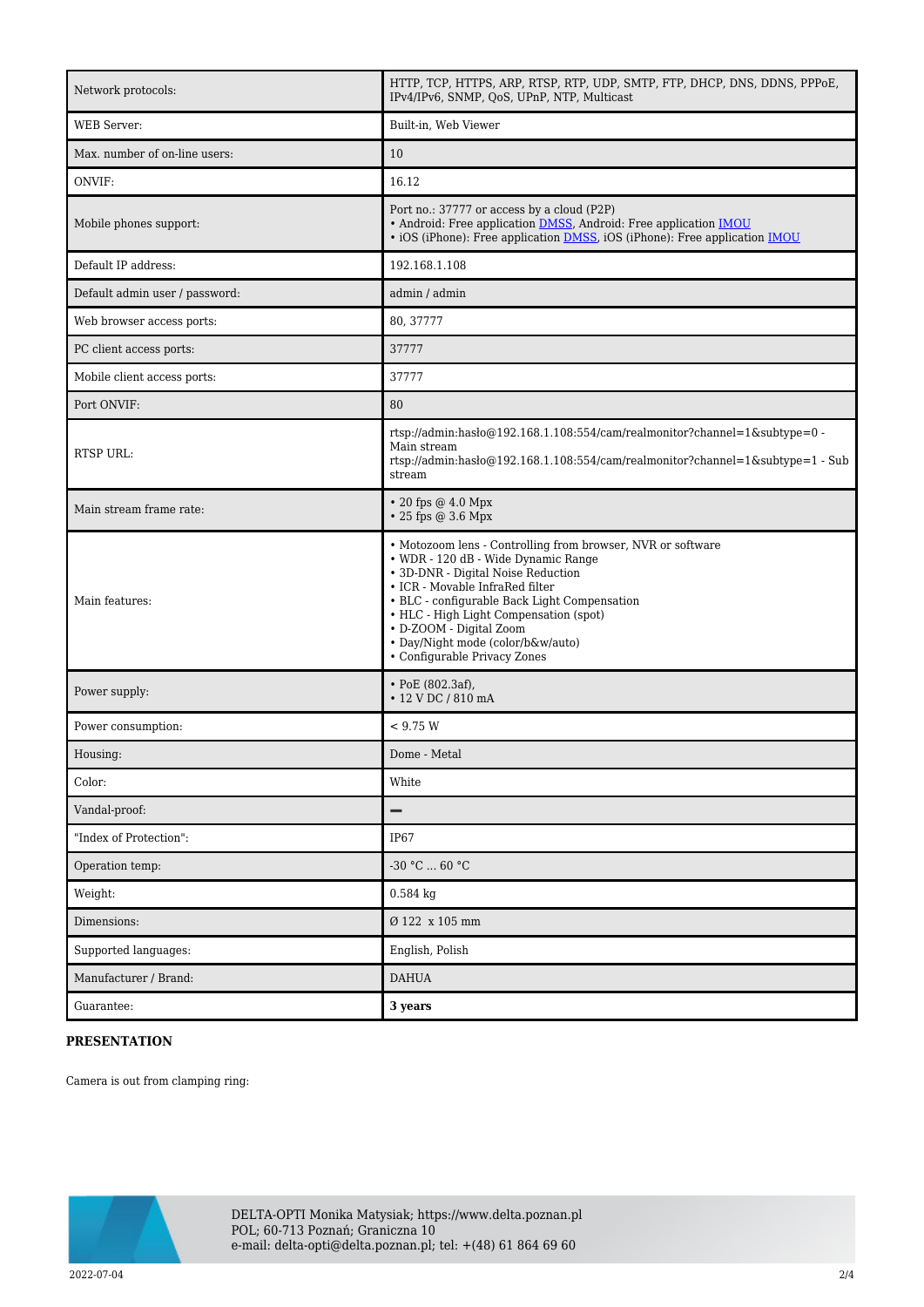

Memory card slot:



Mounting side view:



In the kit:



DELTA-OPTI Monika Matysiak; https://www.delta.poznan.pl POL; 60-713 Poznań; Graniczna 10 e-mail: delta-opti@delta.poznan.pl; tel: +(48) 61 864 69 60

2022-07-04 3/4